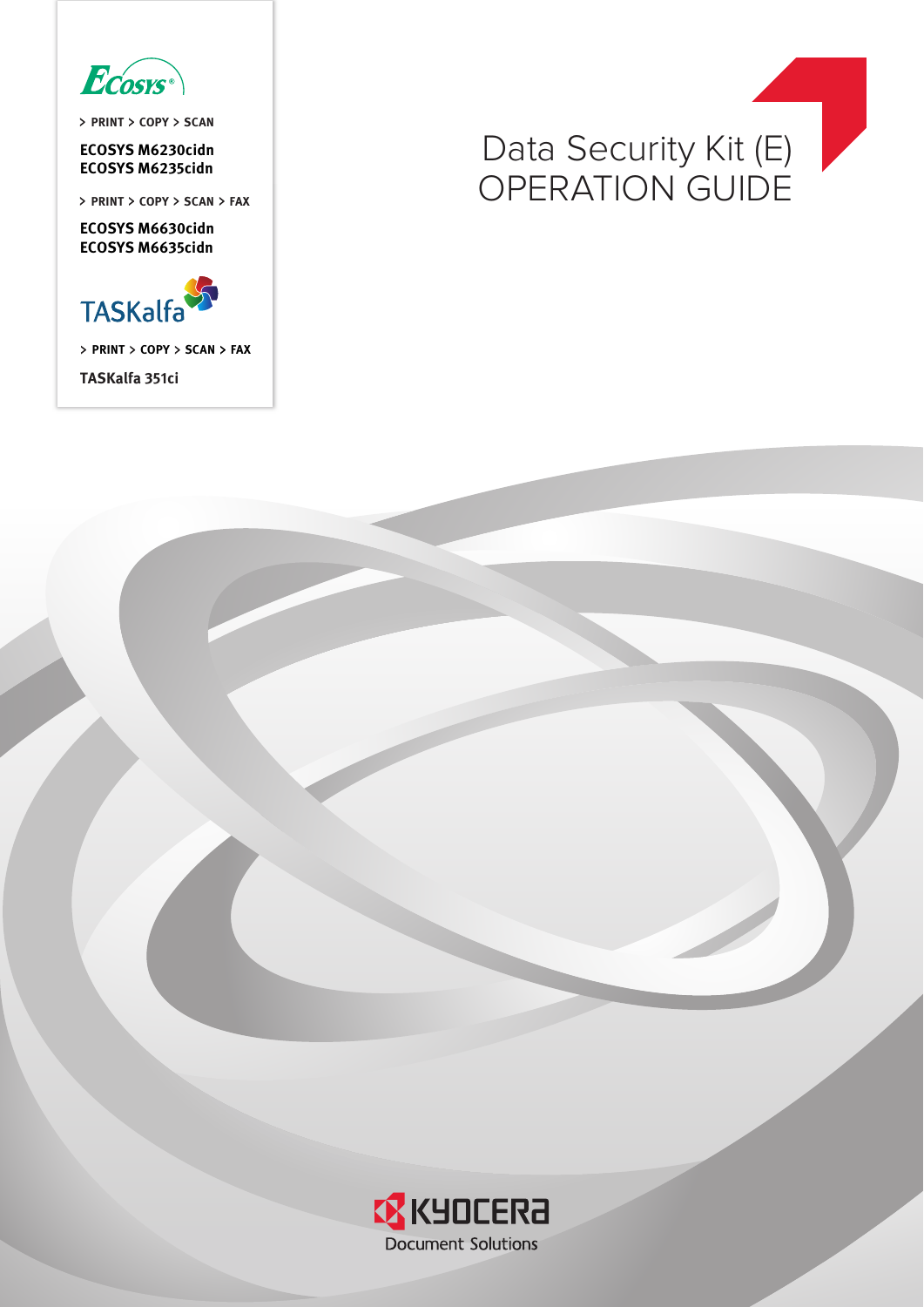## **Introduction**

This Setup Guide explains the procedures for installing and operating the optional Data Security Kit (E) (hereinafter called Security Kit) and the procedure for system initialization.

Organization administrators should read and understand this manual.

- Nominate a reliable person for the machine administrator when installing the security kit.
- Sufficiently supervise the nominated administrator so that it can observe the security policy and operation rules at the organization to which it belongs and properly operate the machine in accordance with the operation guide of the product.
- Sufficiently supervise the general users so that they can operate the machine while observing the security policy and operation rules at the organization to which they belong.

■Instructions for General Users (for Both General Users and Administrators)

- • [Security Kit Functions ......................................................2](#page-2-0)
- • [Touch Panel Display after the Security Kit is Installed .....3](#page-3-0)

■Instructions for Administrators (for Those in Charge of Installation and Operation of the Security Kit)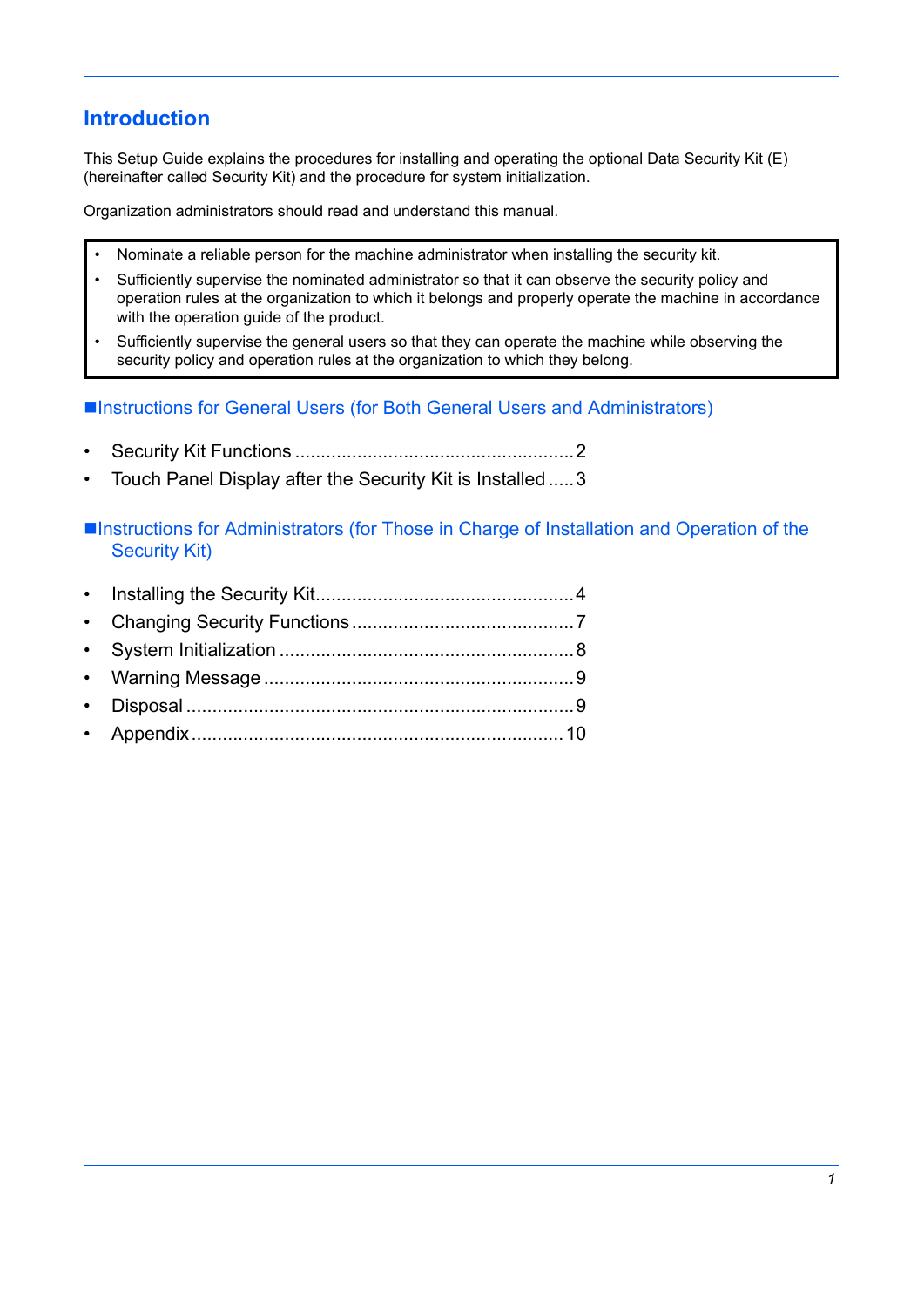### **Instructions for General Users (for Both General Users and Administrators)**

### <span id="page-2-0"></span>**Security Kit Functions**

The security kit enables overwriting and encryption.

#### **Overwriting**

Multi-functional products (MFPs) temporarily store the data of scanned originals and print jobs, as well as other data stored by users, in the SSD, and the job is output from that data. Users can also store various types of data in the SSD. As the data storage area used for such data remains in the SSD as is until it is overwritten by other data, the data stored here remains restorable using special tools for undesirable use.

The security kit deletes and overwrites (hereinafter collectively referred to as *overwrite(s)*) the unnecessary data storage area used for the output data or deleted data to ensure that data cannot be restored.

Overwriting is performed automatically, without user intervention.

**CAUTION:** When you cancel a job, the machine immediately starts overwriting the data that has been already stored in the SSD.

#### **Encryption**

MFPs store the data of scanned originals and other data stored by users in the SSD. It means the data could be possibly leaked or tampered with if the SSD is stolen.

The security kit encrypts data before storing it in the SSD. It guarantees higher security because no data cannot be decoded by ordinary output or operations.

Encryption is automatically performed and no special procedure is required.

**CAUTION:** Encryption helps enhance security. However, the data stored in the Document Box can be decoded by ordinary operations. Do not store any strictly confidential data in the Document Box.

#### **Functions of Security Kit**

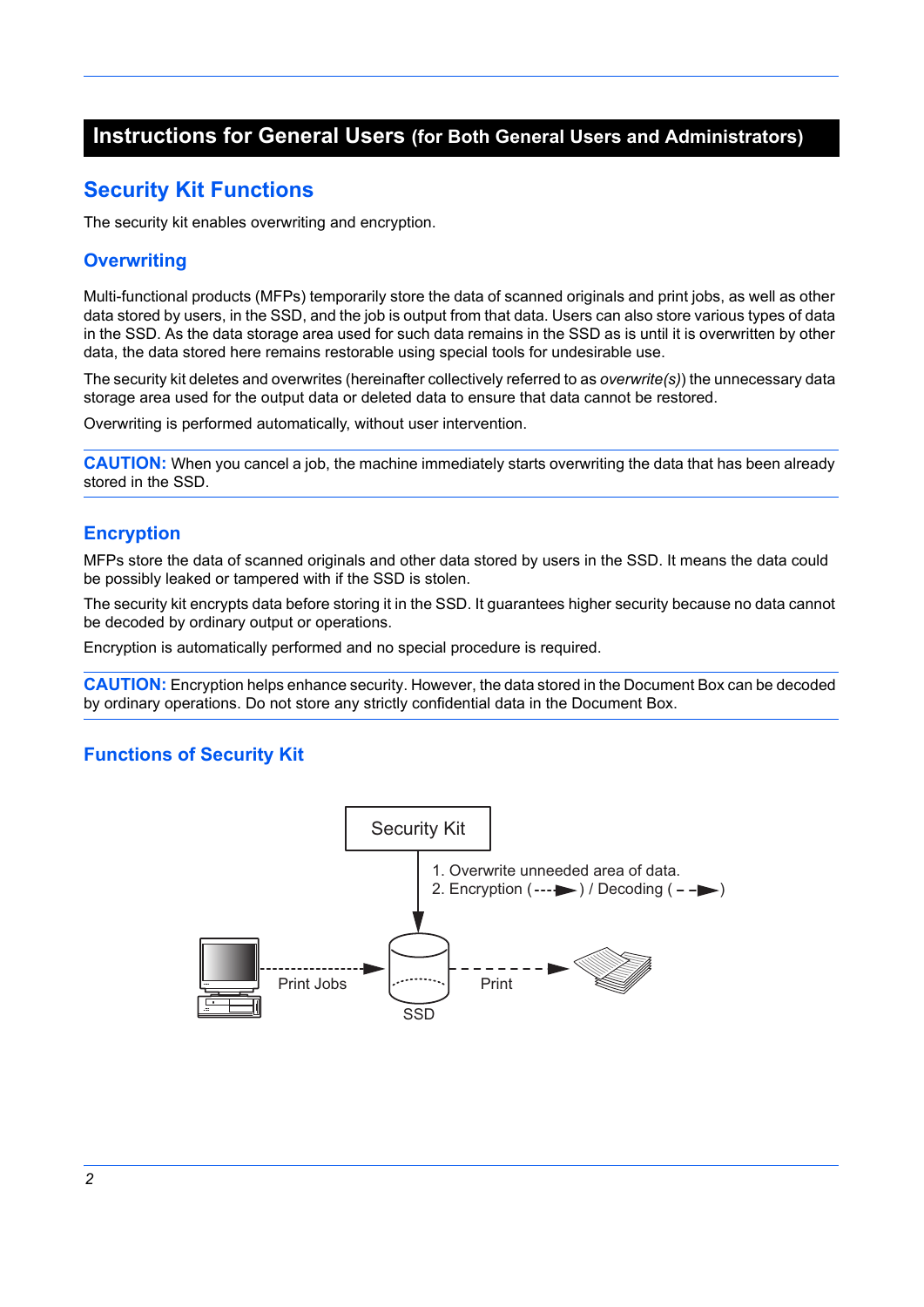# <span id="page-3-0"></span>**Touch Panel Display after the Security Kit is Installed**



When the security kit has been installed and is running properly, Icon ( $\blacksquare$ ) appears in the touch panel while unneeded data is being overwritten.

**CAUTION:** Do not turn the power switch off during overwriting. It may crash the SSD.

**NOTE:** If you turn the machine off at the power switch during overwriting, data may not be overwritten completely from the SSD. Turn the machine back on at the power switch. Overwriting automatically resumes.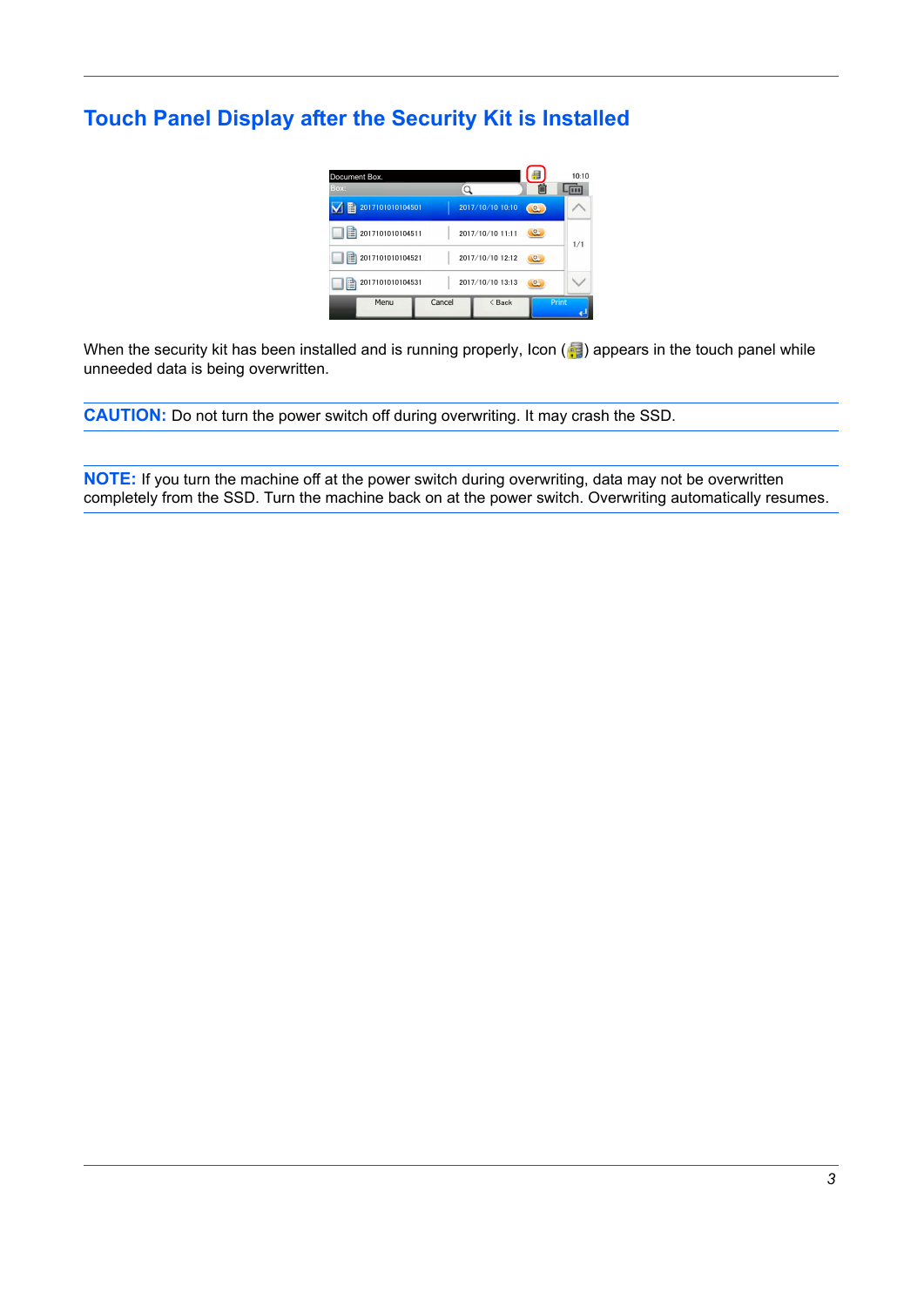### **Instructions for Administrators (for Those in Charge of Installation and Operations of the Security Kit)**

<span id="page-4-0"></span>If any kind of problem occurs in the installation or use of the security kit, contact your dealer or service technician. **Installing the Security Kit**

#### **The Security Kit Contents**

The security kit package includes:

- License Certificate
- Installation Guide (for service personnel)

#### **Before Installation**

- Make sure that the service representative must be a person who belongs to the supplying company.
- Install the machine in a safe location with controlled access, and unauthorized access to the machine can be prevented.
- The system will be initialized during installation of the security kit. This means that the data stored in the SSD will be all overwritten. Special attention should be given if you install the security kit on the MFP currently used.
- The network to which the machine is hooked up must be protected by a firewall to prevent extraneous attacks.
- The Repeat Copy function will be unavailable after the installation.
- When installing the security kit, change the machine settings as follows.

|                           | Value                   |                    |                                    |
|---------------------------|-------------------------|--------------------|------------------------------------|
| User Login/Job Accounting | User Login Setting      | Local User<br>List | Change the administrator password. |
| System Menu               | Date/Timer/Energy Saver | Date/Time          | Set the date and time.             |

#### **Installation**

Installation of the security kit should be performed by the service personnel. The administrator should log in the system menu to enter the encryption code under the supervision of the service representative.

#### **Encryption Code**

An encryption code of 8 alphanumeric characters (0 to 9, A to Z, a to z) to encrypt data needs to be entered. By default, the code is set *00000000*.

As an encryption key is then created from this code, it is safe enough to continue using the default code.

**CAUTION:** Be sure to remember the encryption code you entered. If you need to enter the encryption code again for some reason and you do not enter the same encryption code, all the data stored on the SSD will be overwritten as a security precaution.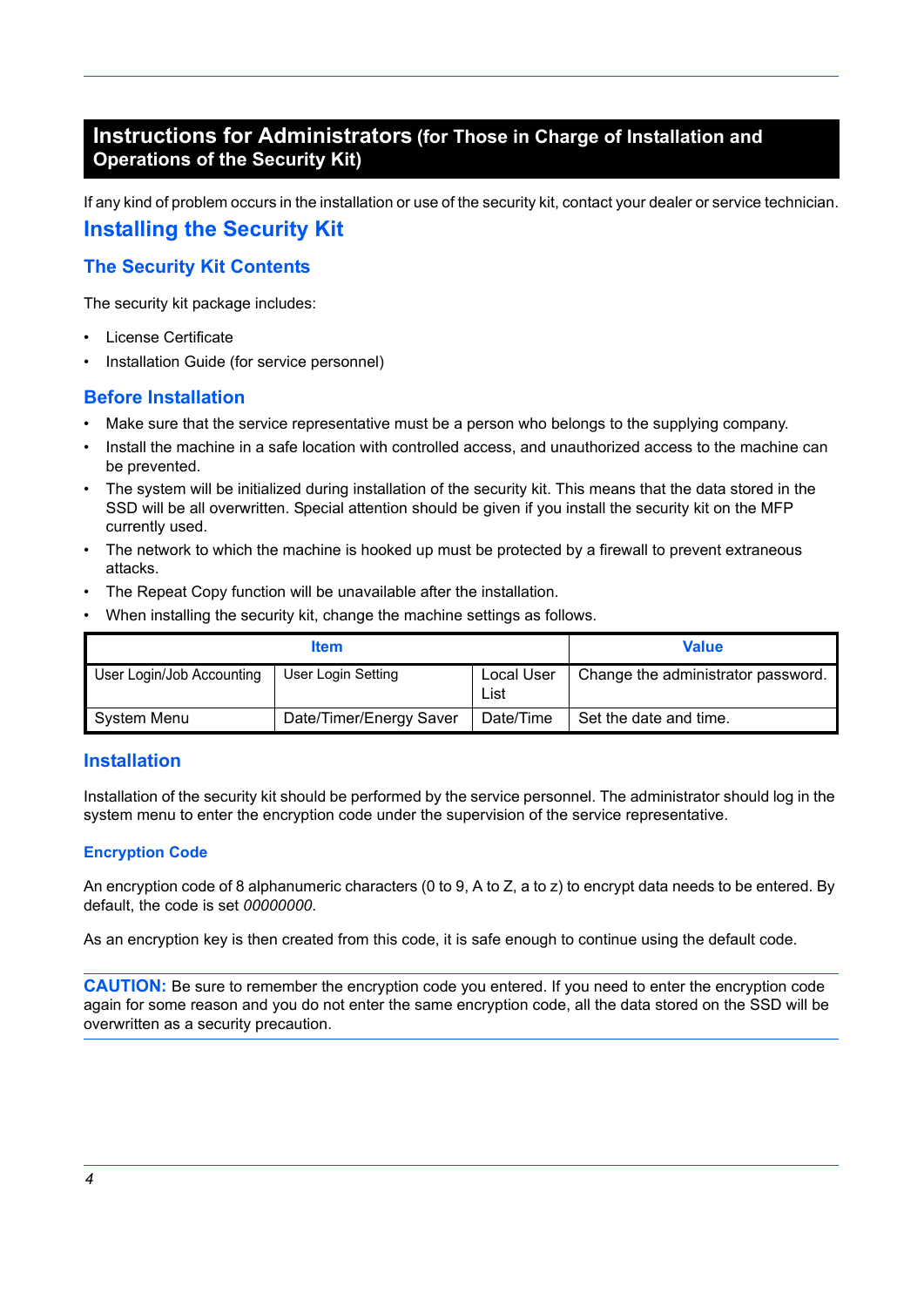#### **After Installation**

Change the machine setting as follows to securely operate it. If the system in the machine is initialized, it returns to the settings before installation, so make changes in the same way. If you allow service personnel to conduct maintenance operations, confirm the set values.

#### **Items changed in Command Center RX**

| <b>Item</b>            |                      |                                             |                                       |                                       |                                     |                  |
|------------------------|----------------------|---------------------------------------------|---------------------------------------|---------------------------------------|-------------------------------------|------------------|
| <b>Device Settings</b> | Energy               | <b>Energy Saver/Timer Settings</b><br>Timer |                                       |                                       | Auto Panel                          | On               |
|                        | Saver/Timer          |                                             |                                       | Settings                              | Reset                               |                  |
|                        |                      |                                             |                                       |                                       | Panel                               | Setting any      |
|                        |                      |                                             |                                       |                                       | Reset Timer                         | value            |
| Function<br>Settings   | Printer              | Printer<br>Settings                         | General                               |                                       | <b>Remote Printing</b>              | Prohibit         |
|                        |                      |                                             | Google Cloud<br><b>Print Settings</b> | Privet(Cloud<br>Device Local          | Local<br>Discovery                  | Off              |
|                        |                      |                                             | (Select [Settings])                   | <b>Discovery</b><br>Protocol and API) | <b>Local Print</b>                  | $\overline{Off}$ |
|                        | <b>FAX</b>           | <b>Fax Settings</b>                         |                                       | <b>Remote Settings</b>                | <b>FAX Remote</b><br>Diagnostics    | $\overline{Off}$ |
|                        | <b>Forward Rules</b> | <b>Forward Rules Settings</b>               |                                       |                                       | Forward Rules                       | On               |
| Network                | TCP/IP               | <b>TCP/IP Settings</b>                      |                                       | <b>Bonjour Settings</b>               | Bonjour                             | Off              |
| Settings               |                      |                                             |                                       | <b>IPSec Settings</b>                 | <b>IPSec</b>                        | On               |
| <b>Network</b>         | Protocol             | <b>Protocol Settings</b>                    |                                       | Print                                 | NetBEUI                             | Off              |
| Settings               |                      |                                             |                                       | Protocols                             | <b>LPD</b>                          | Off              |
|                        |                      |                                             |                                       |                                       | <b>FTP Server</b><br>(Reception)    | $\overline{Off}$ |
|                        |                      |                                             |                                       |                                       | <b>IPP</b>                          | $\overline{Off}$ |
|                        |                      |                                             |                                       |                                       | <b>IPP</b> over<br>SSL              | On               |
|                        |                      |                                             |                                       |                                       | IPP<br>Authentication               | $\overline{Off}$ |
|                        |                      |                                             |                                       |                                       | Raw                                 | Off              |
|                        |                      |                                             |                                       |                                       | <b>WSD Print</b>                    | Off              |
|                        |                      |                                             |                                       |                                       | POP <sub>3</sub><br>(E-mail RX)     | Off              |
|                        |                      |                                             |                                       | Send                                  | <b>SMTP</b>                         | On               |
|                        |                      |                                             |                                       | Protocols                             | (E-mail TX)                         |                  |
|                        |                      |                                             |                                       |                                       | <b>FTP Client</b><br>(Transmission) | On               |
|                        |                      |                                             |                                       |                                       | <b>SMB</b>                          | Off              |
|                        |                      |                                             |                                       |                                       | DSM Scan                            | Off              |
|                        |                      |                                             |                                       |                                       | eSCL                                | $\overline{Off}$ |
|                        |                      |                                             |                                       |                                       | eSCL over SSL                       | $\overline{Off}$ |
|                        |                      |                                             |                                       | Other                                 | SNMPv1/v2c                          | $\overline{Off}$ |
|                        |                      |                                             |                                       | Protocols                             | SNMP <sub>v3</sub>                  | Off              |
|                        |                      |                                             |                                       |                                       | <b>HTTP</b>                         | Off              |
|                        |                      |                                             |                                       |                                       | <b>HTTPS</b>                        | On               |
|                        |                      |                                             |                                       |                                       | Enhanced WSD                        | $\overline{Off}$ |
|                        |                      |                                             |                                       |                                       | Enhanced<br>WSD(SSL)                | On               |
|                        |                      |                                             |                                       |                                       | <b>LDAP</b>                         | Off              |
|                        |                      |                                             |                                       |                                       | IEEE802.1X                          | Off              |
|                        |                      |                                             |                                       |                                       | <b>LLTD</b>                         | $\overline{Off}$ |
|                        |                      |                                             |                                       |                                       | <b>REST</b>                         | Off              |
|                        |                      |                                             |                                       |                                       | <b>REST</b> over<br>SLL             | Off              |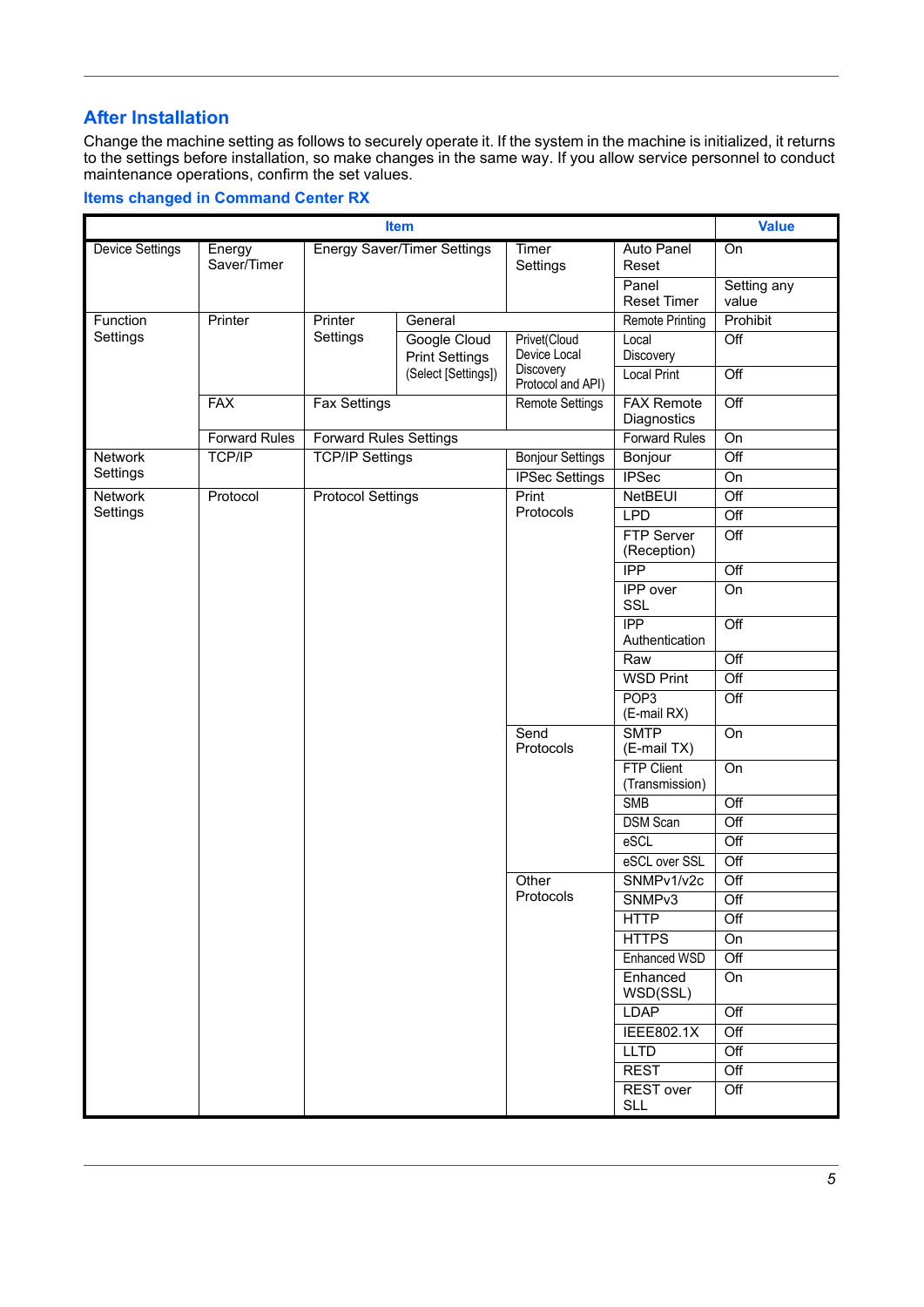|                        | <b>Value</b>              |                      |                                        |                                            |                               |                                                                       |
|------------------------|---------------------------|----------------------|----------------------------------------|--------------------------------------------|-------------------------------|-----------------------------------------------------------------------|
|                        |                           |                      |                                        |                                            |                               |                                                                       |
| Security<br>Settings   | <b>Device</b><br>Security | Device<br>Security   | <b>Edit Restriction</b>                |                                            | <b>Address</b><br><b>Book</b> | Administrator<br>Only                                                 |
|                        |                           | Settings             |                                        |                                            | One Touch<br>Key              | Administrator<br>Only                                                 |
|                        |                           |                      | Authentication<br>Security<br>Settings | Password<br>Policy<br>Settings             | Password<br>Policy            | On                                                                    |
|                        |                           |                      | Authentication<br>Security<br>Settings | <b>User Account</b><br>Lockout<br>Settings | Lockout<br>Policy             | $\overline{On}$                                                       |
|                        | <b>Network</b>            | <b>Network</b>       | Secure                                 | SSL                                        |                               | On                                                                    |
|                        | Security                  | Security<br>Settings | Protocol<br>Settings                   | Serverside<br>Settings                     | <b>TLS Version</b>            | SSL3.0/TLS1.0:<br><b>Disable</b><br>TLS1.1: Disable<br>TLS1.2: Enable |
|                        |                           |                      |                                        |                                            | <b>HTTP Security</b>          | Secure Only<br>(HTTPS)                                                |
|                        |                           |                      |                                        |                                            | <b>IPP Security</b>           | Secure Only<br>(IPPS)                                                 |
|                        |                           |                      |                                        | Clientside<br>Settings                     | <b>TLS Version</b>            | SSL3.0/TLS1.0:<br>Disable<br>TLS1.1: Disable<br>TLS1.2: Enable        |
|                        |                           |                      |                                        |                                            | Certificate<br>Verification   | $\overline{On}$                                                       |
| Management<br>Settings | Authentication            | Settings             | Authentication<br>Settings             | General                                    | Authentication                | Local<br>Authentication                                               |
|                        |                           |                      |                                        | Local<br>Authorization<br>Settings         | Local<br>Authorization        | $\overline{On}$                                                       |
|                        |                           |                      | Guest<br>Authorization<br>Settings     | Guest<br>Authorization                     | Off                           |                                                                       |
|                        |                           |                      |                                        | Simple Login<br>Settings                   | Simple Login                  | Off                                                                   |
|                        | History<br>Settings       |                      | <b>History Settings</b>                |                                            | Recipient<br>E-mail Address   | E-mail Address for<br>the administrator<br>of the machine             |
|                        |                           |                      |                                        |                                            | <b>Auto Sending</b>           | On                                                                    |

#### **Items changed on the machine**

| ltem        |                |                  |           |  |  |
|-------------|----------------|------------------|-----------|--|--|
| System Menu | System/Network | Security Level   | Very High |  |  |
|             | Internet       | Internet Browser | Off       |  |  |

For the procedures for changing the settings, refer to the machine OPERATION GUIDE and Command Center RX User Guide.

After installing the security kit, you can change the security password.

Refer to *[page 7](#page-7-1)* for the procedures.

The administrator of the machine should periodically store the histories, and check each history to make sure there was no unauthorized access or abnormal operation.

Grant regular users permission based on your company rules, and promptly delete any user accounts that stop being used due to retirement or other reasons.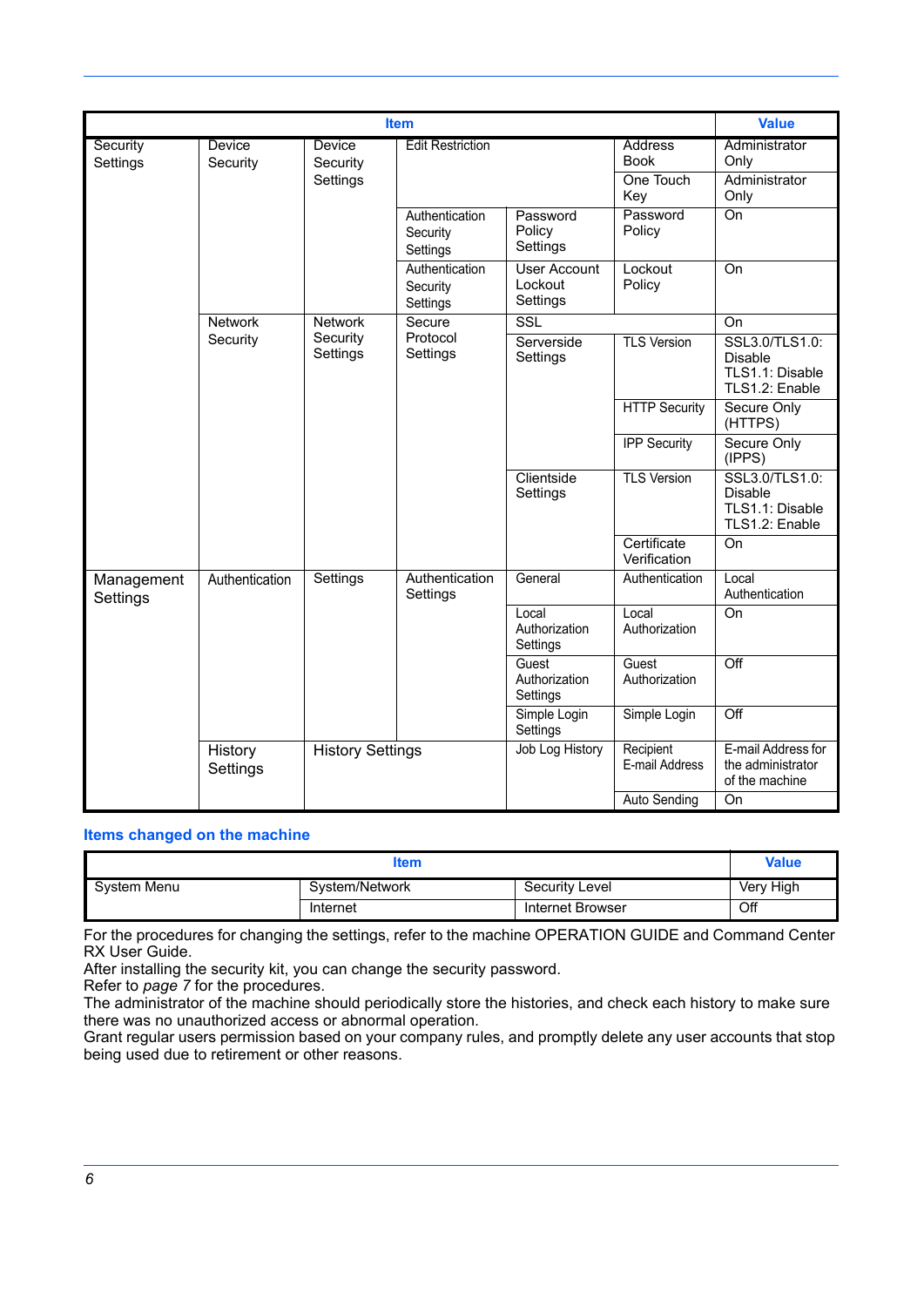## <span id="page-7-0"></span>**Changing Security Functions**

### <span id="page-7-1"></span>**Changing Security Password**

You can customize the security password so that only the administrator can use the security kit.

- **1** Press the [**System Menu/Counter**] key.
- **2** Press  $[\vee]$  and [System/Network].
- **3** If user login is disabled, the user authentication screen appears. Enter your login user name and password and then press [Login]. For this, you need to log in with administrator privileges. Refer to the *machine's Operation Guide* for the default login user name and password.
- **4** Press  $[\vee]$ , [Data Security] and [SSD Initialization].
- **5** Enter the security password, and press [OK]. The initial setting for the Security Password is "000000".
- **6** Press [Security Password]*.*
- **7** Enter a new security password 6 alphanumeric characters and symbols, and press [Next].

**CAUTION:** Avoid any easy-to-guess numbers for the security password (e.g. 111111 or 123456).

- **8** Enter the same password again.
- **9** Press [OK].

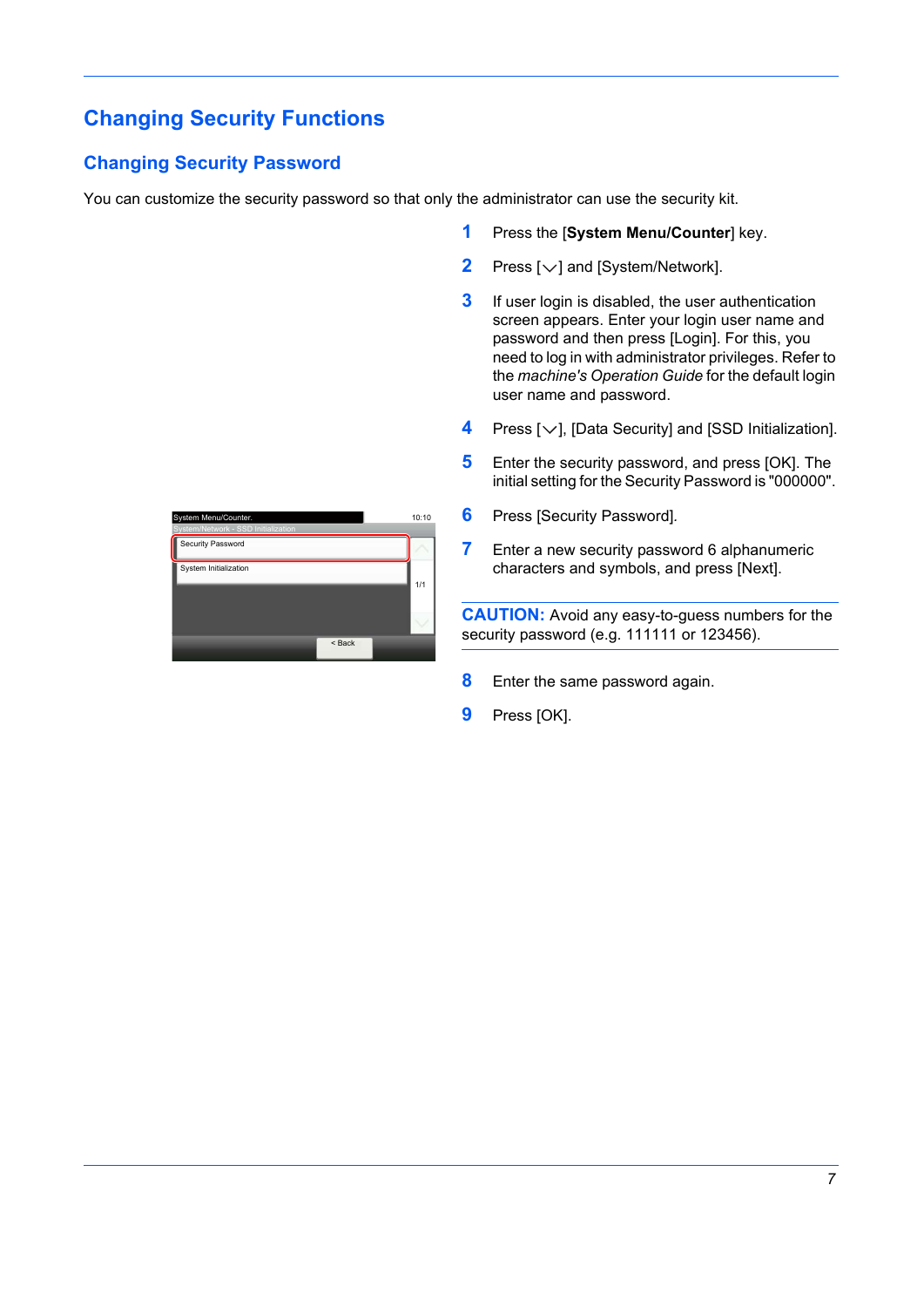# <span id="page-8-0"></span>**System Initialization**

Overwrite all the data stored in the SSD when disposing of the machine.

**CAUTION:** If you accidentally turn the power switch off during initialization, the SSD might possibly crash or initialization might fail

**NOTE:** If you accidentally turn the power switch off during initialization, turn the power switch on again. Initialization automatically restarts.

- **1** Press the [**System Menu/Counter**] key.
- **2** Press  $[\vee]$  and [System/Network].
- **3** If user login is disabled, the user authentication screen appears. Enter your login user name and password and then press [Login]. For this, you need to log in with administrator privileges. Refer to the *machine's Operation Guide* for the default login user name and password.
- **4** Press [ $\vee$ ], [Data Security] and [SSD Initialization].
- **5** Enter the security password, and press [OK]. The initial setting for the Security Password is "000000".
- **6** Press [System Initialization].
- **7** Press [Start] on the screen to confirm the initialization. Initialization starts.
- **8** When the screen appears to show initialization is completed, check that the memory indicator is OFF, and turn the power switch off and then on.

| System Menu/Counter.                |        | 10:10 |
|-------------------------------------|--------|-------|
| System/Network - SSD Initialization |        |       |
| Security Password                   |        |       |
| System Initialization               |        | 1/1   |
|                                     |        |       |
|                                     |        |       |
|                                     | < Back |       |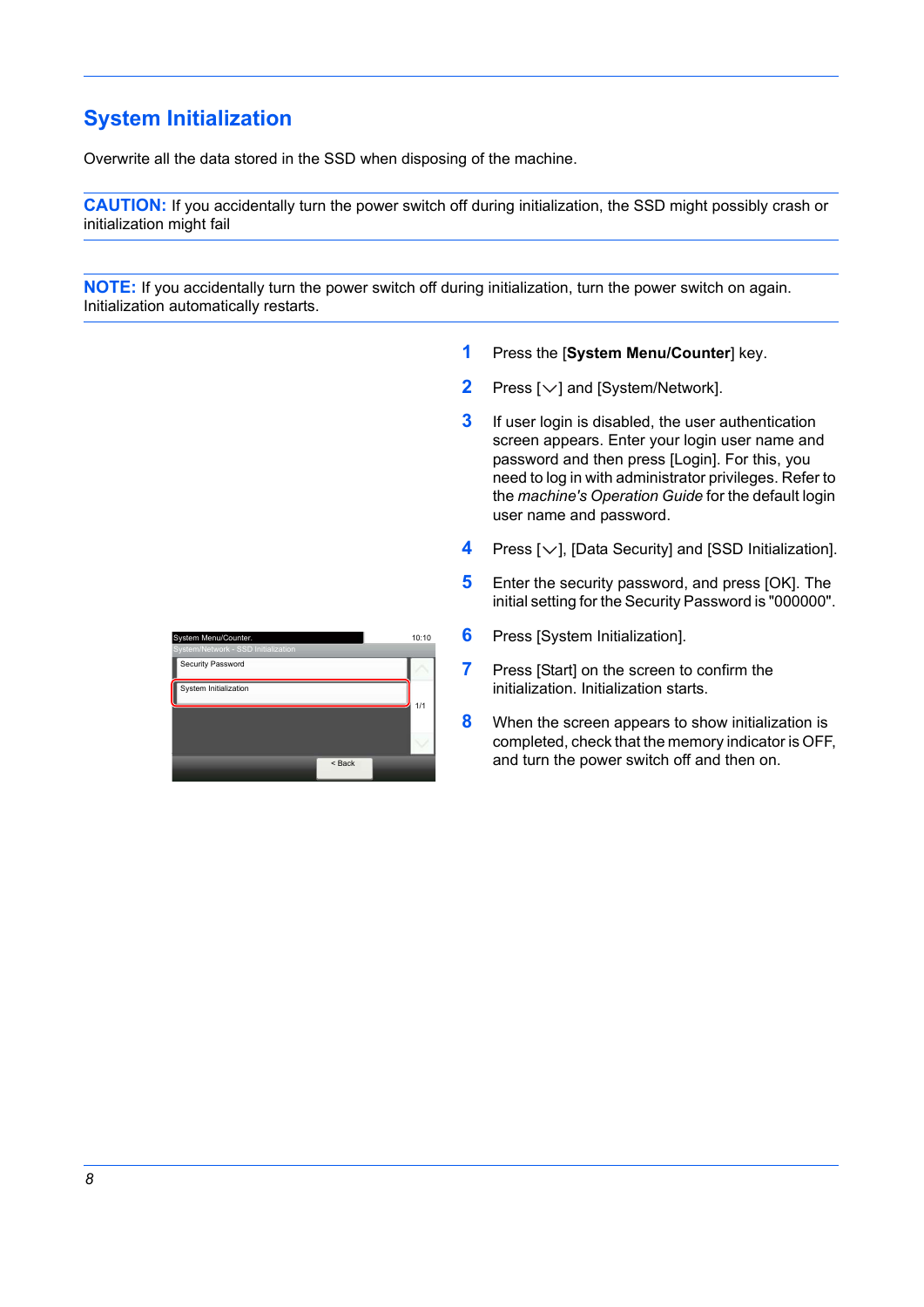## <span id="page-9-0"></span>**Warning Message**

If the encryption code information of the machine has been lost for some reason, the screen shown here appears when the power is turned on.



Follow the steps below.

**1** Enter the encryption code that was entered during the installation of the security kit.

**CAUTION:** Even though entering a different encryption code can also enable continuation of a job, this will overwrite all the data stored in the SSD. Exercise extreme caution when entering an encryption code.

The encryption code is not the same as the security password.

- **2** Press [OK].
- **3** Confirm that the memory indicator is off. After that, turn the power switch off and on.

## <span id="page-9-1"></span>**Disposal**

If the machine is unused and demolished, initialize the system of this product to erase the SSD data.

If the machine is unused and demolished, obtain directions for disposal from the dealer (from which you purchased the machine) or your service representative.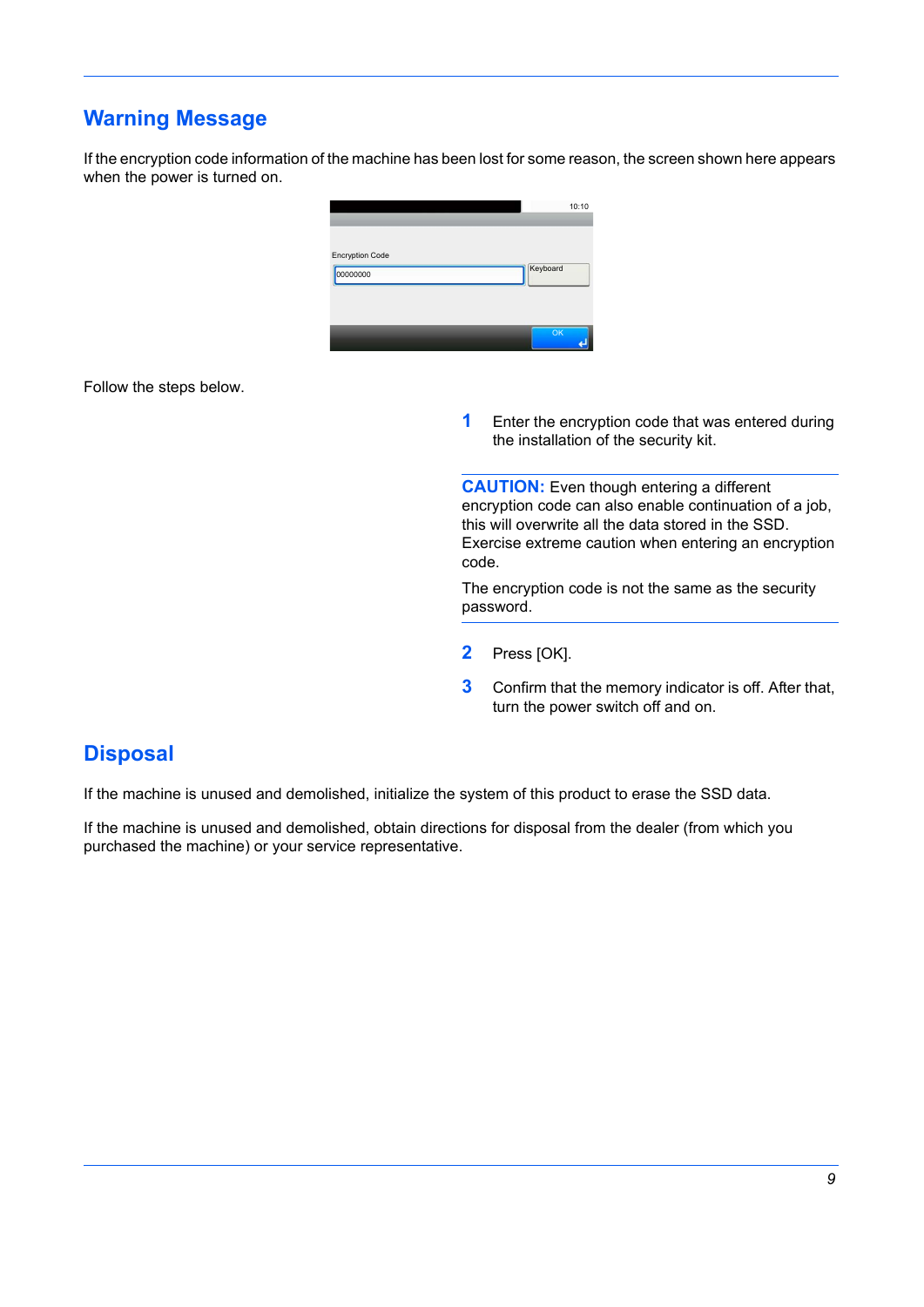# <span id="page-10-0"></span>**Appendix**

## **List of factory default settings**

The default settings for security mode are shown below.

### **Items changed in Command Center RX**

|                             | <b>Value</b>          |                                    |                                       |                              |                                  |            |
|-----------------------------|-----------------------|------------------------------------|---------------------------------------|------------------------------|----------------------------------|------------|
| <b>Device Settings</b>      | Energy<br>Saver/Timer | <b>Energy Saver/Timer Settings</b> |                                       | Timer<br>Settings            | Auto Panel<br>Reset              | On         |
|                             |                       |                                    |                                       |                              | Panel<br><b>Reset Timer</b>      | 90 seconds |
| <b>Function</b><br>Settings | Printer               | Printer<br>Settings                | General                               |                              | Remote<br>Printing               | Permit     |
|                             |                       |                                    | Google Cloud<br><b>Print Settings</b> | Privet(Cloud<br>Device Local | Local<br><b>Discovery</b>        | On         |
|                             |                       | (Select<br>[Settings])             | Discovery<br>Protocol and<br>API)     | Local Print                  | On                               |            |
|                             | <b>FAX</b>            | <b>Fax Settings</b>                |                                       | <b>Remote Settings</b>       | <b>FAX Remote</b><br>Diagnostics | Off        |
|                             | Forward<br>Rules      | <b>Forward Rules Settings</b>      |                                       |                              | Forward<br><b>Rules</b>          | On         |
| <b>Network</b>              | <b>TCP/IP</b>         | <b>TCP/IP Settings</b>             |                                       | <b>Bonjour Settings</b>      | Bonjour                          | On         |
| Settings                    |                       |                                    |                                       | <b>IPSec Settings</b>        | <b>IPSec</b>                     | Off        |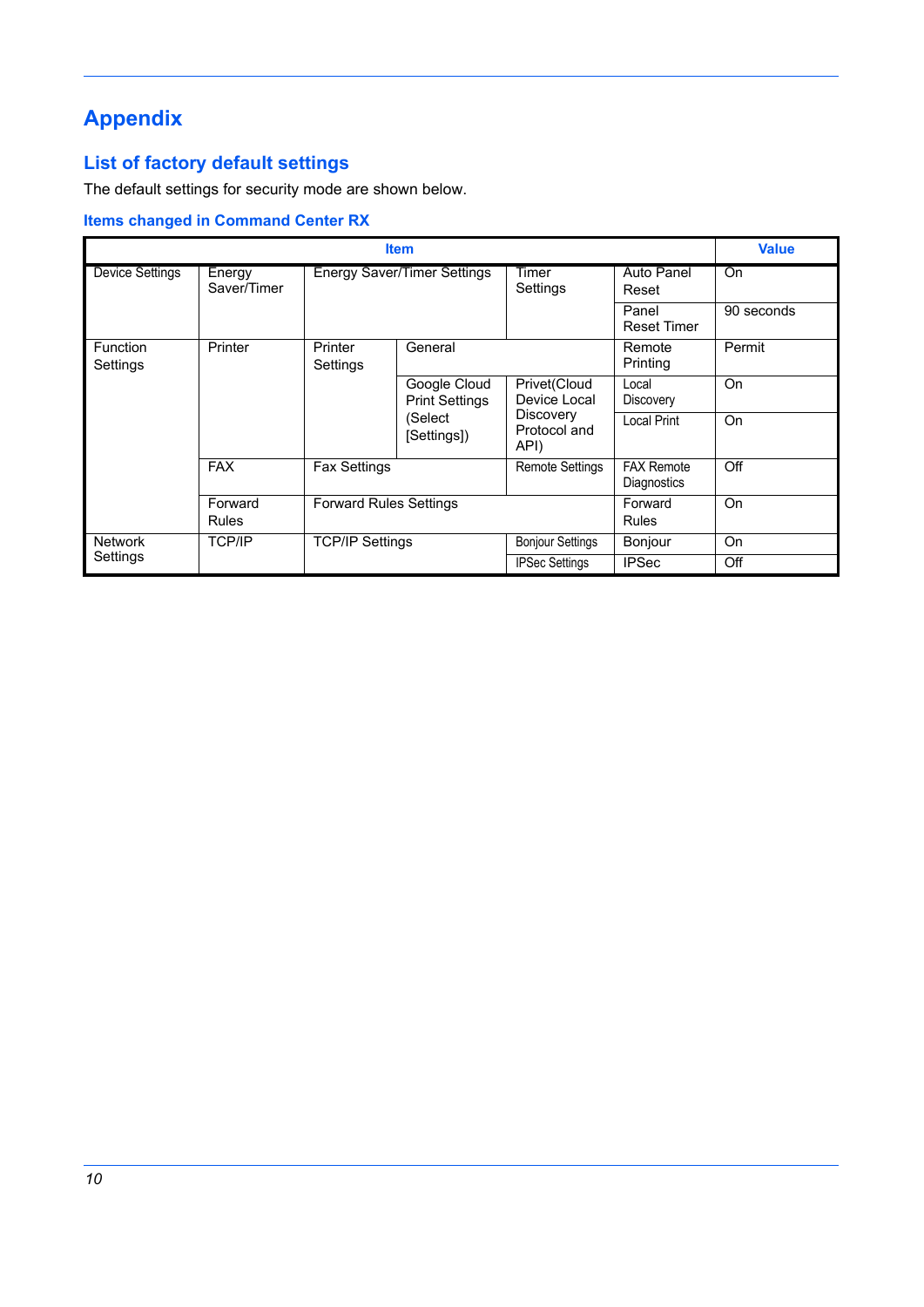|                      | <b>Value</b>       |                    |                                        |                                            |                                     |                  |
|----------------------|--------------------|--------------------|----------------------------------------|--------------------------------------------|-------------------------------------|------------------|
| Network              | On                 |                    |                                        |                                            |                                     |                  |
| Settings             |                    |                    |                                        | Protocols                                  | <b>LPD</b>                          | On               |
|                      |                    |                    |                                        |                                            | <b>FTP Server</b><br>(Reception)    | On               |
|                      |                    |                    |                                        |                                            | <b>IPP</b>                          | $\overline{Off}$ |
|                      |                    |                    |                                        |                                            | <b>IPP</b> over<br>SSL              | On               |
|                      |                    |                    |                                        |                                            | <b>IPP</b><br>Authentication        | $\overline{Off}$ |
|                      |                    |                    |                                        |                                            | Raw                                 | On               |
|                      |                    |                    |                                        |                                            | <b>WSD Print</b>                    | On               |
|                      |                    |                    |                                        |                                            | POP <sub>3</sub><br>(E-mail RX)     | $\overline{Off}$ |
|                      |                    |                    |                                        | Send<br>Protocols                          | <b>SMTP</b><br>(E-mail TX)          | Off              |
|                      |                    |                    |                                        |                                            | <b>FTP Client</b><br>(Transmission) | $\overline{On}$  |
|                      |                    |                    |                                        |                                            | <b>SMB</b>                          | On               |
|                      |                    |                    |                                        |                                            | <b>DSM Scan</b>                     | $\overline{Off}$ |
|                      |                    |                    |                                        |                                            | eSCL                                | On               |
|                      |                    |                    |                                        |                                            | eSCL over SSL                       | On               |
|                      |                    |                    |                                        | Other                                      | SNMPv1/v2c                          | $\overline{On}$  |
|                      |                    |                    |                                        | Protocols                                  | SNMP <sub>v3</sub>                  | $\overline{Off}$ |
|                      |                    |                    |                                        |                                            | <b>HTTP</b>                         | On               |
|                      |                    |                    |                                        |                                            | <b>HTTPS</b>                        | On               |
|                      |                    |                    |                                        |                                            | Enhanced<br><b>WSD</b>              | On               |
|                      |                    |                    |                                        |                                            | Enhanced<br>WSD(SSL)                | On               |
|                      |                    |                    |                                        |                                            | <b>LDAP</b>                         | $\overline{Off}$ |
|                      |                    |                    |                                        |                                            | <b>IEEE802.1X</b>                   | Off              |
|                      |                    |                    |                                        |                                            | <b>LLTD</b>                         | On               |
|                      |                    |                    |                                        |                                            | <b>REST</b>                         | On               |
|                      |                    |                    |                                        |                                            | REST over<br><b>SLL</b>             | $\overline{On}$  |
| Security<br>Settings | Device<br>Security | Device<br>Security | <b>Edit Restriction</b>                |                                            | <b>Address</b><br><b>Book</b>       | $\overline{Off}$ |
|                      |                    | Settings           |                                        |                                            | One Touch<br>Key                    | $\overline{Off}$ |
|                      |                    |                    | Authentication<br>Security<br>Settings | Password<br>Policy<br>Settings             | Password<br>Policy                  | Off              |
|                      |                    |                    | Authentication<br>Security<br>Settings | <b>User Account</b><br>Lockout<br>Settings | Lockout<br>Policy                   | $\overline{Off}$ |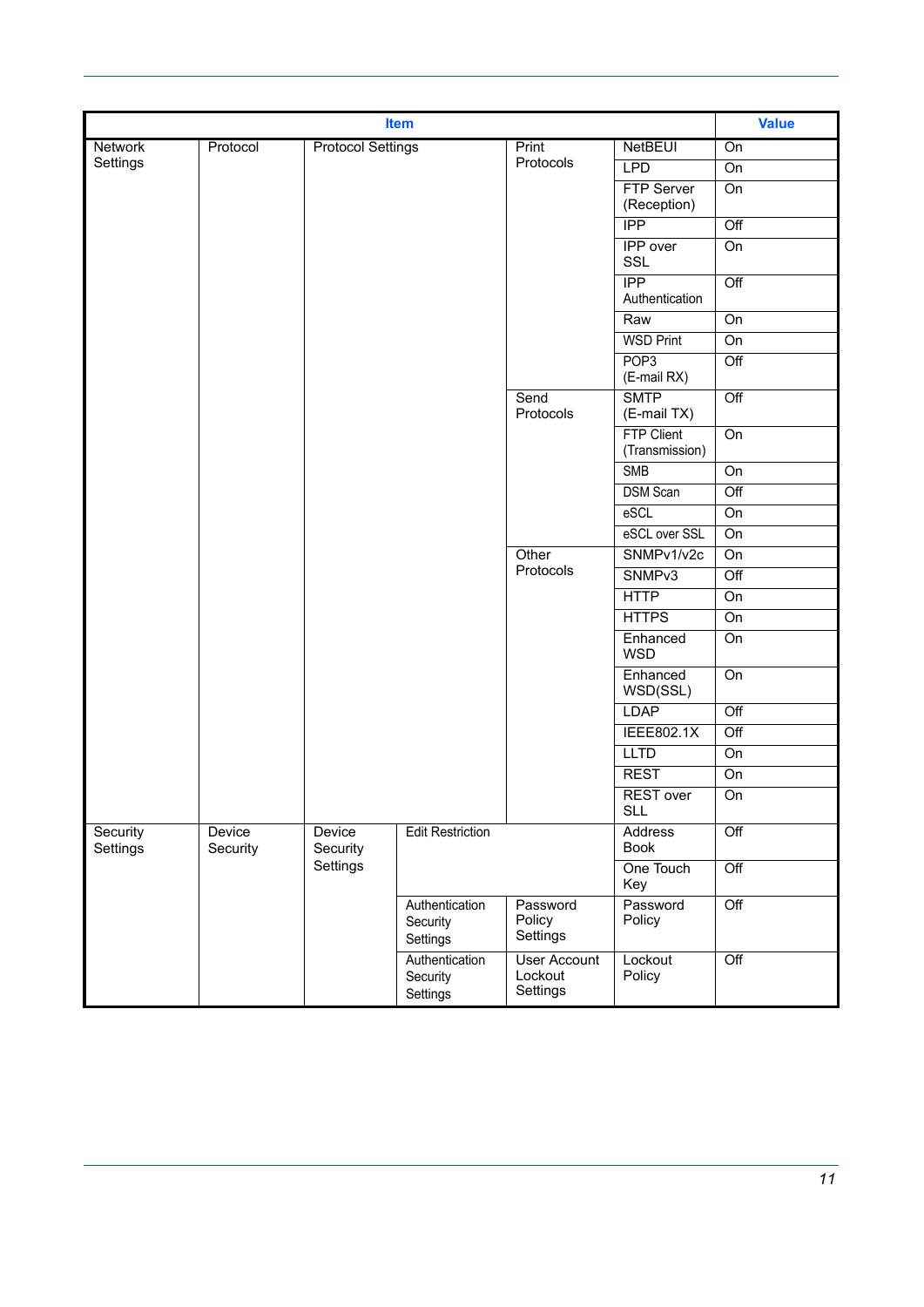|            | <b>Value</b>                                   |                        |                      |                                                                |                             |                                                              |
|------------|------------------------------------------------|------------------------|----------------------|----------------------------------------------------------------|-----------------------------|--------------------------------------------------------------|
| Security   | <b>Network</b>                                 | <b>Network</b>         | Secure               | <b>SSL</b>                                                     |                             | On                                                           |
| Settings   | Security                                       | Security<br>Settings   | Protocol<br>Settings | Serverside<br>Settings                                         | <b>TLS Version</b>          | SSL3.0/TLS1.0:<br>Enable<br>TLS1.1: Enable<br>TLS1.2: Enable |
|            |                                                |                        |                      |                                                                | <b>HTTP Security</b>        | Secure Only<br>(HTTPS)                                       |
|            |                                                |                        |                      |                                                                | <b>IPP Security</b>         | Secure Only<br>(IPPS)                                        |
|            |                                                | Clientside<br>Settings | <b>TLS Version</b>   | SSL3.0/TLS1.0:<br>Enable<br>TLS1.1: Disable<br>TLS1.2: Disable |                             |                                                              |
|            |                                                |                        |                      |                                                                | Certificate<br>Verification | On                                                           |
| Management | Authentication                                 | Settings               | Authentication       | General                                                        | Authentication              | $\overline{Off}$                                             |
| Settings   |                                                |                        | Settings             | Local<br>Authorization<br>Settings                             | Local<br>Authorization      | Off                                                          |
|            |                                                |                        |                      | Guest<br>Authorization<br>Settings                             | Guest<br>Authorization      | $\overline{Off}$                                             |
|            |                                                |                        |                      | Simple Login<br>Settings                                       | Simple Login                | Off                                                          |
|            | History<br><b>History Settings</b><br>Settings |                        | Job Log History      | Recipient<br>E-mail Address                                    | No setting                  |                                                              |
|            |                                                |                        |                      |                                                                | Auto Sending                | $\overline{Off}$                                             |

# **Items changed on the machine**

|             | Value          |                  |      |
|-------------|----------------|------------------|------|
| System Menu | System/Network | Security Level   | High |
|             | Internet       | Internet Browser | Off  |